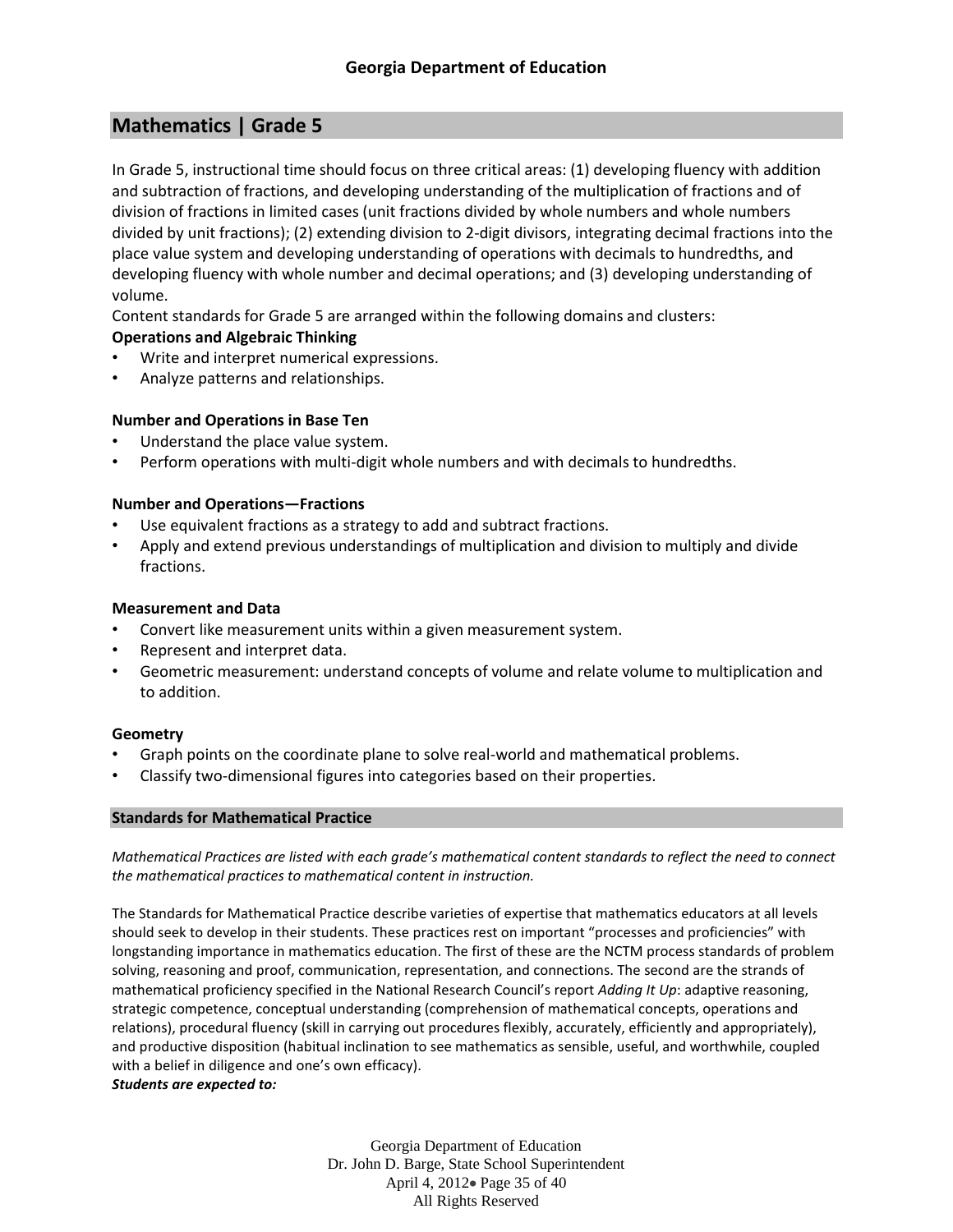#### **1. Make sense of problems and persevere in solving them.**

Students solve problems by applying their understanding of operations with whole numbers, decimals, and fractions including mixed numbers. They solve problems related to volume and measurement conversions. Students seek the meaning of a problem and look for efficient ways to represent and solve it. They may check their thinking by asking themselves, "What is the most efficient way to solve the problem?", "Does this make sense?", and "Can I solve the problem in a different way?".

## **2. Reason abstractly and quantitatively.**

Fifth graders should recognize that a number represents a specific quantity. They connect quantities to written symbols and create a logical representation of the problem at hand, considering both the appropriate units involved and the meaning of quantities. They extend this understanding from whole numbers to their work with fractions and decimals. Students write simple expressions that record calculations with numbers and represent or round numbers using place value concepts.

## **3. Construct viable arguments and critique the reasoning of others.**

In fifth grade, students may construct arguments using concrete referents, such as objects, pictures, and drawings. They explain calculations based upon models and properties of operations and rules that generate patterns. They demonstrate and explain the relationship between volume and multiplication. They refine their mathematical communication skills as they participate in mathematical discussions involving questions like "How did you get that?" and "Why is that true?" They explain their thinking to others and respond to others' thinking.

## **4. Model with mathematics.**

Students experiment with representing problem situations in multiple ways including numbers, words (mathematical language), drawing pictures, using objects, making a chart, list, or graph, creating equations, etc. Students need opportunities to connect the different representations and explain the connections. They should be able to use all of these representations as needed. Fifth graders should evaluate their results in the context of the situation and whether the results make sense. They also evaluate the utility of models to determine which models are most useful and efficient to solve problems.

#### **5. Use appropriate tools strategically.**

Fifth graders consider the available tools (including estimation) when solving a mathematical problem and decide when certain tools might be helpful. For instance, they may use unit cubes to fill a rectangular prism and then use a ruler to measure the dimensions. They use graph paper to accurately create graphs and solve problems or make predictions from real world data.

#### **6. Attend to precision.**

Students continue to refine their mathematical communication skills by using clear and precise language in their discussions with others and in their own reasoning. Students use appropriate terminology when referring to expressions, fractions, geometric figures, and coordinate grids. They are careful about specifying units of measure and state the meaning of the symbols they choose. For instance, when figuring out the volume of a rectangular prism they record their answers in cubic units.

#### **7. Look for and make use of structure.**

In fifth grade, students look closely to discover a pattern or structure. For instance, students use properties of operations as strategies to add, subtract, multiply and divide with whole numbers, fractions, and decimals. They examine numerical patterns and relate them to a rule or a graphical representation.

#### **8. Look for and express regularity in repeated reasoning.**

Fifth graders use repeated reasoning to understand algorithms and make generalizations about patterns. Students connect place value and their prior work with operations to understand algorithms to fluently multiply multi-digit numbers and perform all operations with decimals to hundredths. Students explore operations with fractions with visual models and begin to formulate generalizations.

> Georgia Department of Education Dr. John D. Barge, State School Superintendent April 4, 2012 Page 36 of 40 All Rights Reserved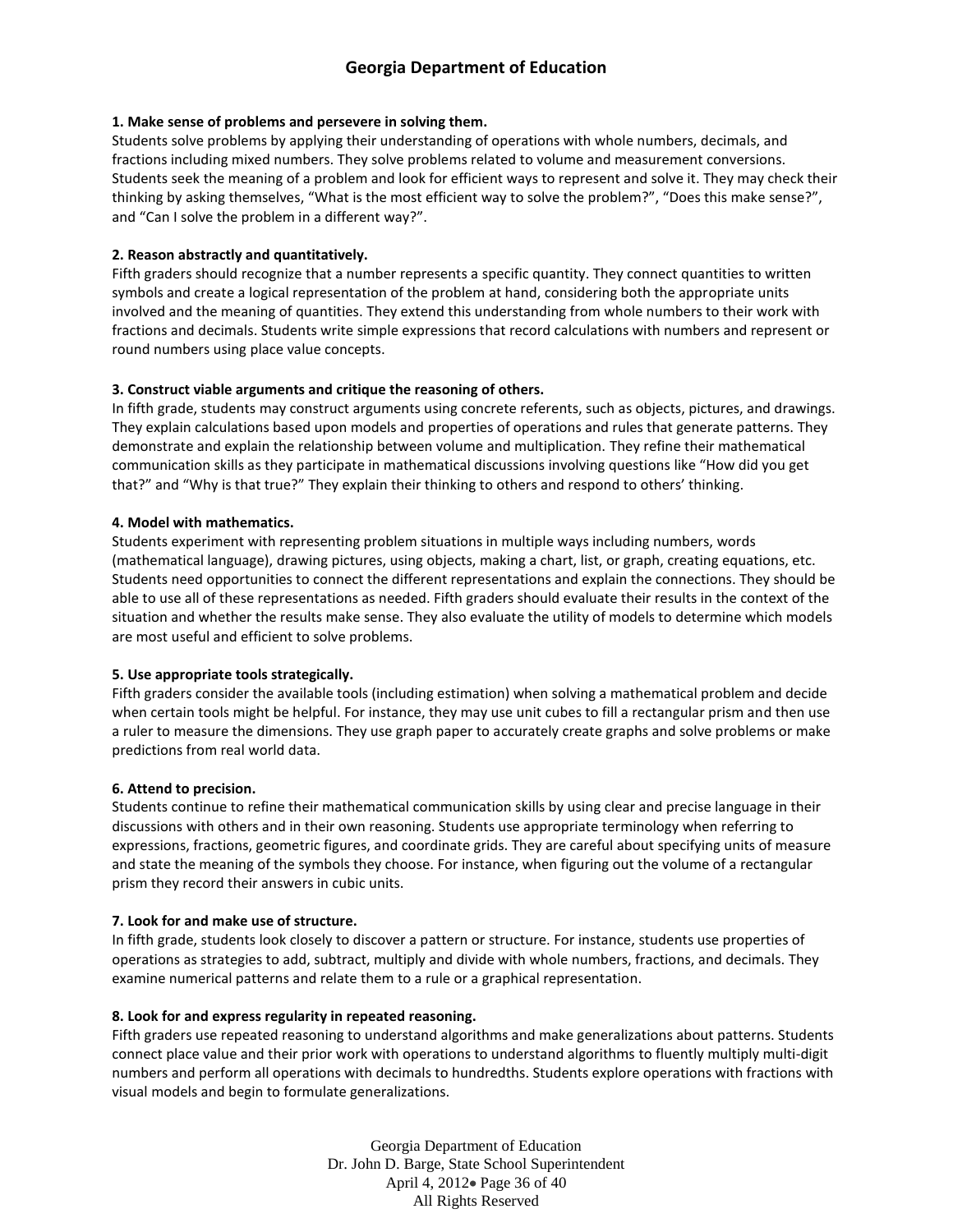## **Operations and Algebraic Thinking 5.OA**

## **Write and interpret numerical expressions.**

**MCC5.OA.1 Use parentheses, brackets, or braces in numerical expressions, and evaluate expressions with these symbols.**

**MCC5.OA.2 Write simple expressions that record calculations with numbers, and interpret numerical expressions without evaluating them. For example, express the calculation "add 8 and 7, then multiply by 2" as 2 × (8 + 7). Recognize that 3 × (18932 + 921) is three times as large as 18932 + 921, without having to calculate the indicated sum or product.**

## **Analyze patterns and relationships.**

**MCC5.OA.3 Generate two numerical patterns using two given rules. Identify apparent relationships between corresponding terms. Form ordered pairs consisting of corresponding terms from the two patterns, and graph the ordered pairs on a coordinate plane.** *For example, given the rule "Add 3" and the starting number 0, and given the rule "Add 6" and the starting number 0, generate terms in the resulting sequences, and observe that the terms in one sequence are twice the corresponding terms in the other sequence. Explain informally why this is so.*

#### **Number and Operations in Base Ten 5.NBT**

## **Understand the place value system.**

**MCC5.NBT.1 Recognize that in a multi-digit number, a digit in one place represents 10 times as much as it represents in the place to its right and 1/10 of what it represents in the place to its left.**

**MCC5.NBT.2 Explain patterns in the number of zeros of the product when multiplying a number by powers of 10, and explain patterns in the placement of the decimal point when a decimal is multiplied or divided by a power of 10. Use whole-number exponents to denote powers of 10.**

**MCC5.NBT.3 Read, write, and compare decimals to thousandths.**

- **a. Read and write decimals to thousandths using base-ten numerals, number names, and**  expanded form, e.g.,  $347.392 = 3 \times 100 + 4 \times 10 + 7 \times 1 + 3 \times (1/10) + 9 \times (1/100) + 2 \times (1/1000)$ .
- **b. Compare two decimals to thousandths based on meanings of the digits in each place, using >, =, and < symbols to record the results of comparisons.**

**MCC5.NBT.4 Use place value understanding to round decimals to any place.**

**Perform operations with multi-digit whole numbers and with decimals to hundredths.** 

**MCC5.NBT.5 Fluently multiply multi-digit whole numbers using the standard algorithm.**

**MCC5.NBT.6 Find whole-number quotients of whole numbers with up to four-digit dividends and twodigit divisors, using strategies based on place value, the properties of operations, and/or the relationship between multiplication and division. Illustrate and explain the calculation by using equations, rectangular arrays, and/or area models.**

> Georgia Department of Education Dr. John D. Barge, State School Superintendent April 4, 2012 Page 37 of 40 All Rights Reserved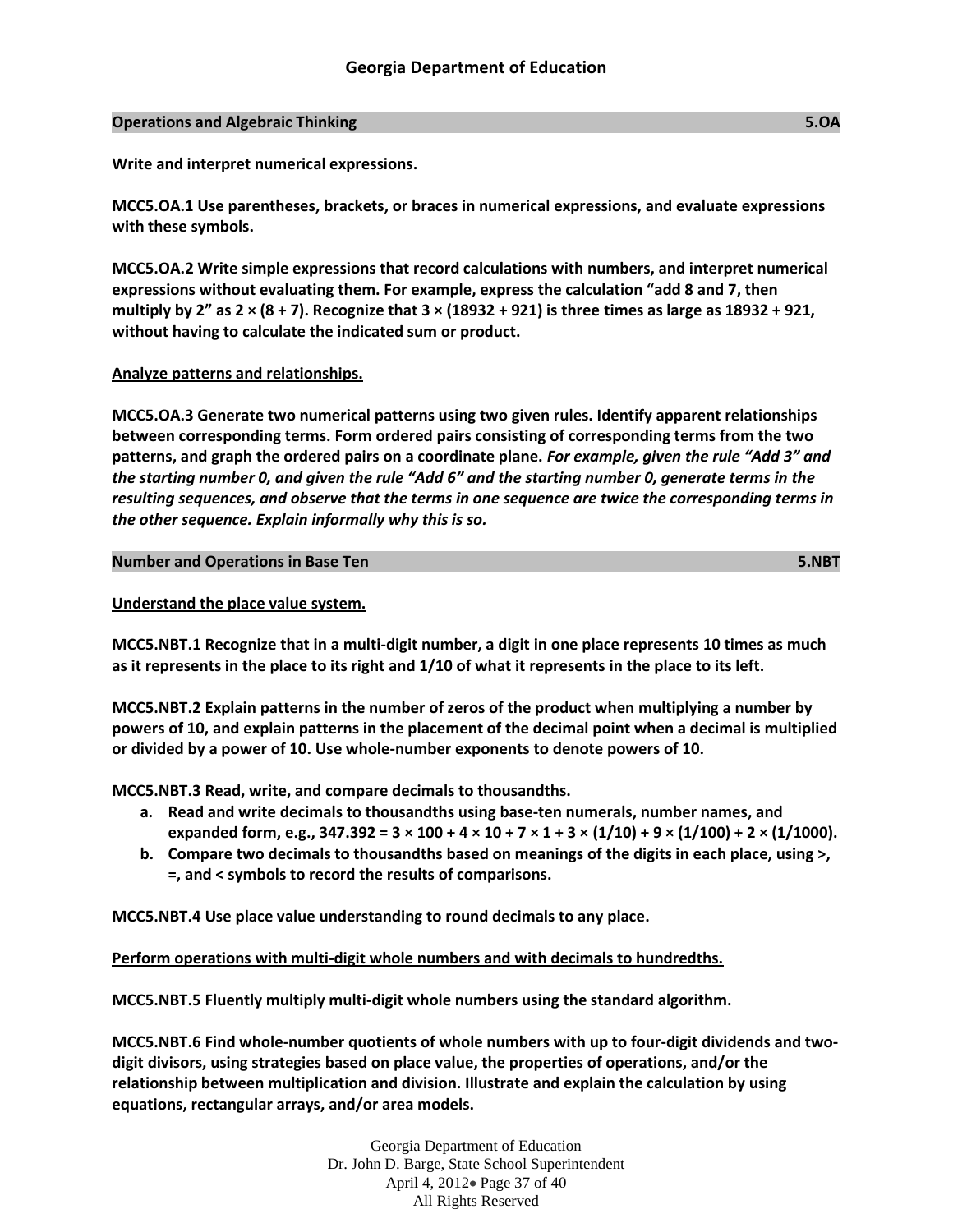**MCC5.NBT.7 Add, subtract, multiply, and divide decimals to hundredths, using concrete models or drawings and strategies based on place value, properties of operations, and/or the relationship between addition and subtraction; relate the strategy to a written method and explain the reasoning used.**

#### **Number and Operations – Fractions 5.NF**

## **Use equivalent fractions as a strategy to add and subtract fractions.**

**MCC5.NF.1 Add and subtract fractions with unlike denominators (including mixed numbers) by replacing given fractions with equivalent fractions in such a way as to produce an equivalent sum or difference of fractions with like denominators.** *For example, 2/3 + 5/4 = 8/12 + 15/12 = 23/12. (In general, a/b + c/d = (ad + bc)/bd.)*

**MCC5.NF.2 Solve word problems involving addition and subtraction of fractions referring to the same whole, including cases of unlike denominators, e.g., by using visual fraction models or equations to represent the problem. Use benchmark fractions and number sense of fractions to estimate mentally and assess the reasonableness of answers. For example, recognize an incorrect result 2/5 + ½ = 3/7, by observing that 3/7 < ½.**

# **Apply and extend previous understandings of multiplication and division to multiply and divide fractions.**

**MCC5.NF.3 Interpret a fraction as division of the numerator by the denominator**  $(a/b = a \div b)$ **. Solve word problems involving division of whole numbers leading to answers in the form of fractions or mixed numbers, e.g., by using visual fraction models or equations to represent the problem.** *For example, interpret ¾ as the result of dividing 3 by 4, noting that ¾ multiplied by 4 equals 3, and that when 3 wholes are shared equally among 4 people each person has a share of size ¾. If 9 people want to share a 50-pound sack of rice equally by weight, how many pounds of rice should each person get? Between what two whole numbers does your answer lie?*

**MCC5.NF.4 Apply and extend previous understandings of multiplication to multiply a fraction or whole number by a fraction.**

- **a. Interpret the product** *(a/b) × q* **as a parts of a partition of q into b equal parts; equivalently, as the result of a sequence of operations** *a × q ÷ b***. For example, use a visual fraction model to**  show ( $2/3$ )  $\times$  4 = 8/3, and create a story context for this equation. Do the same with ( $2/3$ )  $\times$ **(4/5) =8/15. (In general,** *(a/b) × (c/d) = ac/bd.)*
- **b. Find the area of a rectangle with fractional side lengths by tiling it with unit squares of the appropriate unit fraction side lengths, and show that the area is the same as would be found by multiplying the side lengths. Multiply fractional side lengths to find areas of rectangles, and represent fraction products as rectangular areas.**

**MCC5.NF.5 Interpret multiplication as scaling (resizing), by:**

- **a. Comparing the size of a product to the size of one factor on the basis of the size of the other factor, without performing the indicated multiplication.**
- **b. Explaining why multiplying a given number by a fraction greater than 1 results in a product greater than the given number (recognizing multiplication by whole numbers greater than 1 as a familiar case); explaining why multiplying a given number by a fraction less than 1 results in**

Georgia Department of Education Dr. John D. Barge, State School Superintendent April 4, 2012 Page 38 of 40 All Rights Reserved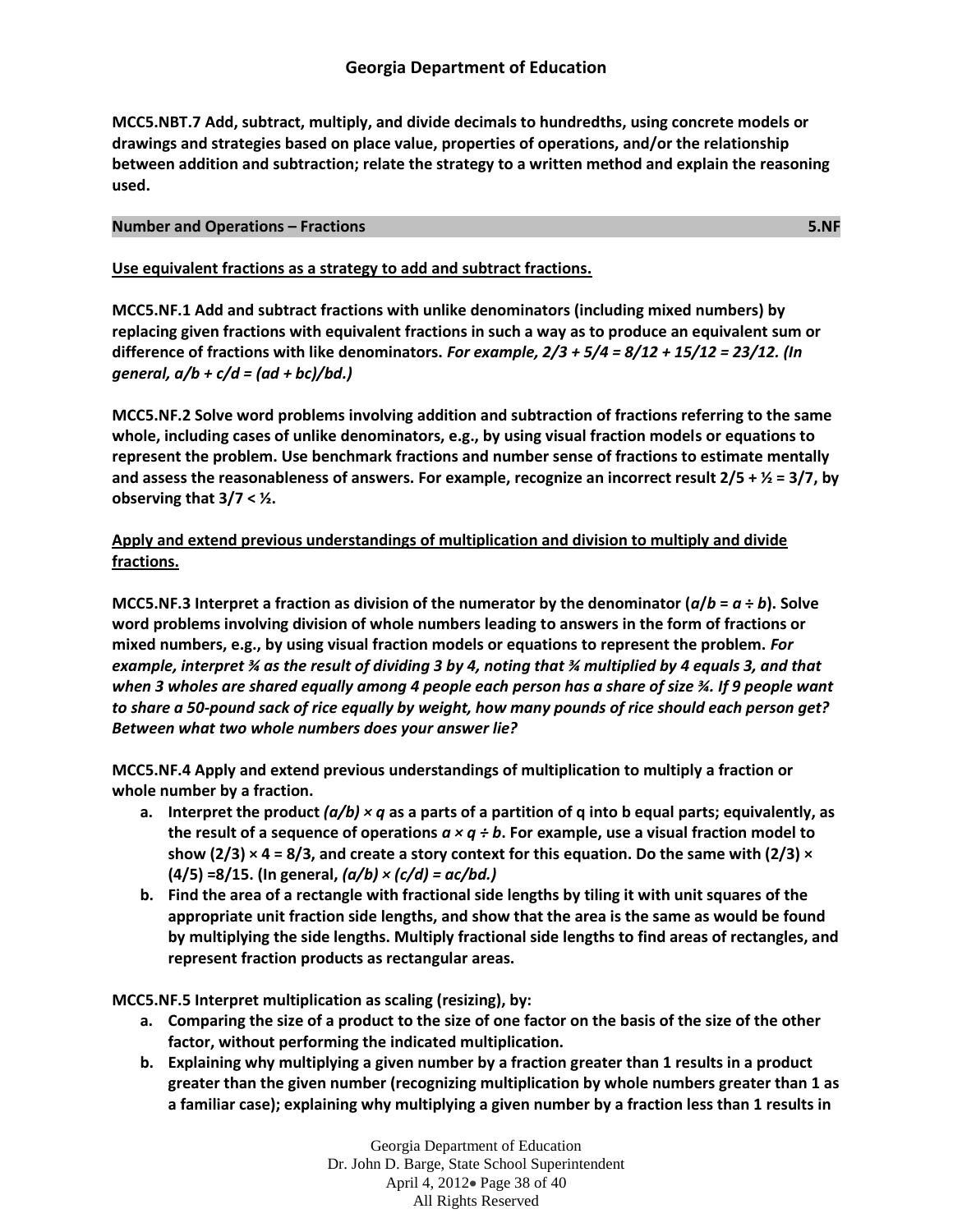**a product smaller than the given number; and relating the principle of fraction equivalence**  *a/b = (n×a)/(n×b)* **to the effect of multiplying** *a/b* **by 1.**

**MCC5.NF.6 Solve real world problems involving multiplication of fractions and mixed numbers, e.g., by using visual fraction models or equations to represent the problem.**

**MCC5.NF.7 Apply and extend previous understandings of division to divide unit fractions by whole numbers and whole numbers by unit fractions. <sup>23</sup>**

- **a. Interpret division of a unit fraction by a non-zero whole number, and compute such quotients. For example, create a story context for (1/3) ÷ 4, and use a visual fraction model to show the quotient. Use the relationship between multiplication and division to explain that (1/3) ÷ 4 = 1/12 because (1/12) × 4 = 1/3.**
- **b. Interpret division of a whole number by a unit fraction, and compute such quotients. For example, create a story context for 4 ÷ (1/5), and use a visual fraction model to show the quotient. Use the relationship between multiplication and division to explain that 4 ÷ (1/5) = 20 because 20 × (1/5) = 4.**
- *c.* **Solve real world problems involving division of unit fractions by non-zero whole numbers and division of whole numbers by unit fractions, e.g., by using visual** *fraction* **models and equations to represent the problem. For example, how much chocolate will each person get if 3 people share 1/2 lb of chocolate equally? How many 1/3-cup servings are in 2 cups of raisins?**

# **Measurement and Data 5.MD**

# **Convert like measurement units within a given measurement system.**

**MCC5.MD.1 Convert among different-sized standard measurement units within a given measurement system (e.g., convert 5 cm to 0.05 m), and use these conversions in solving multi-step, real world problems.**

# **Represent and interpret data.**

 $\overline{\phantom{a}}$ 

**MCC5.MD.2 Make a line plot to display a data set of measurements in fractions of a unit (1/2, 1/4, 1/8). Use operations on fractions for this grade to solve problems involving information presented in line plots.** *For example, given different measurements of liquid in identical beakers, find the amount of liquid each beaker would contain if the total amount in all the beakers were redistributed equally.*

**Geometric Measurement: understand concepts of volume and relate volume to multiplication and division.** 

**MCC5.MD.3 Recognize volume as an attribute of solid figures and understand concepts of volume measurement.**

**a. A cube with side length 1 unit, called a "unit cube," is said to have "one cubic unit" of volume, and can be used to measure volume.**

<sup>&</sup>lt;sup>23</sup> Students able to multiply fractions in general can develop strategies to divide fractions in general, by reasoning about the relationship between multiplication and division. But division of a fraction by a fraction is not a requirement at this grade.